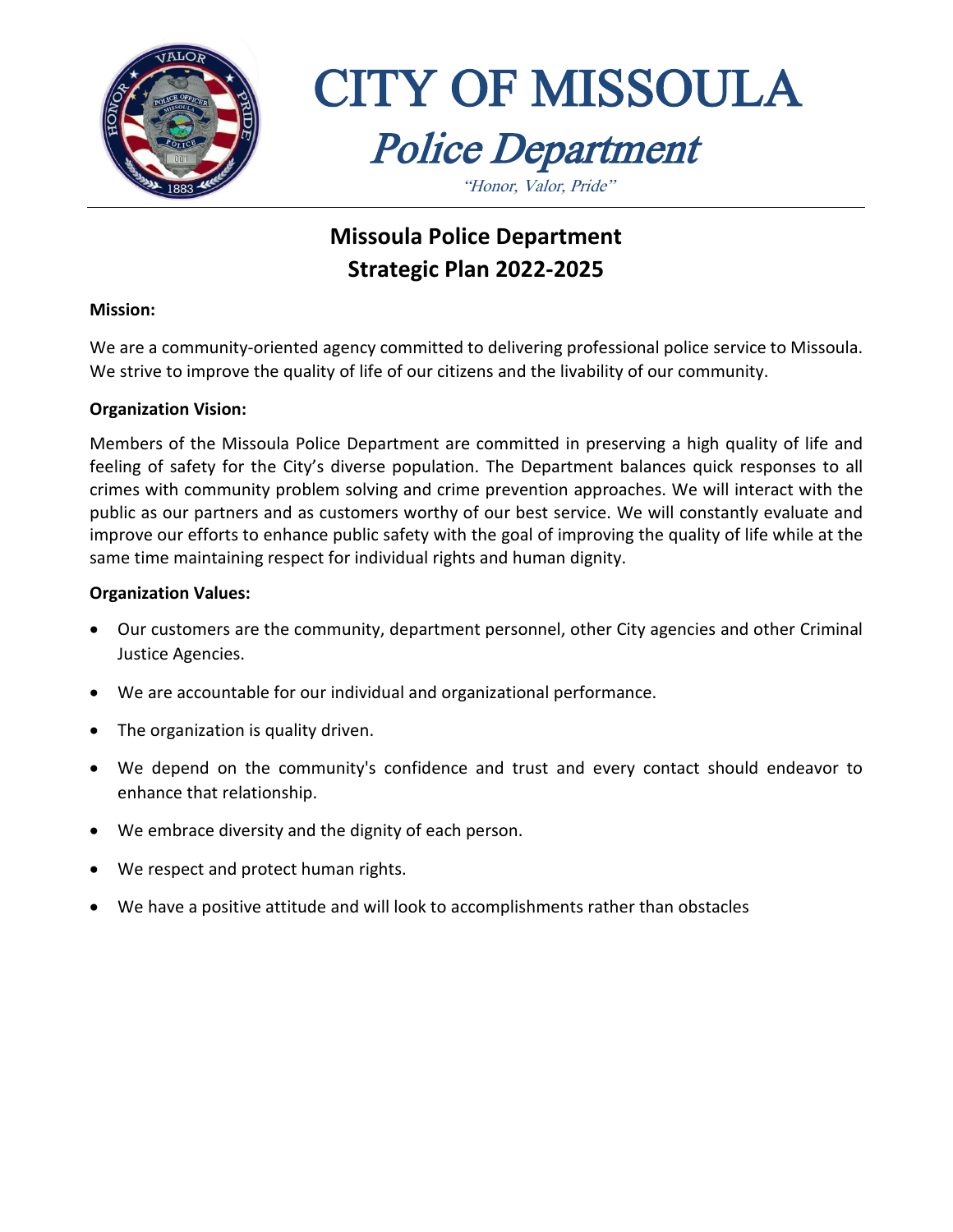

"Honor, Valor, Pride"

### **Strategic Plan Overview**

#### *Goal 1 - Protect Life and Property*

- $\triangleright$  Objective 1a Sexual Assault Awareness Prevention and Outreach
- ➢ Objective 1b Reduce Community Impact from Methamphetamine and Opiates and Support Drug Recovery Efforts | Reduce Property Theft
- ➢ Objective 1c- Break the Cycle of Domestic Violence
- ➢ Objective 1d Integrate and Support Mental Health Intervention Unit

#### *Goal 2 - Enhance Public Trust*

- $\triangleright$  Objective 2a Engage with City Equity Program
- ➢ Objective 2b Improve Police Department Online Presence and Engagement with Public
- ➢ Objective 2c –Missoula Police Department Outreach Program
- $\triangleright$  Objective 2d Produce Department Publications and Media Press Releases

#### *Goal 3-Enhance Internal Trust*

- $\triangleright$  Objective 3a Demonstrate agency commitment to officer health and wellness by investing in officers and their families
- $\triangleright$  Objective 3b Foster environment of ownership, accountability, and recognition for exemplary work among all employees
- $\triangleright$  Objective 3c Improve internal communications and increase situational awareness by streamlining information flow and encouraging employees to inform departmental decision making
- $\triangleright$  Objective 3d Consolidate and streamline fleet management and equipment testing/supply chain functions with goal of providing needed equipment and supplies in an efficient and timely manner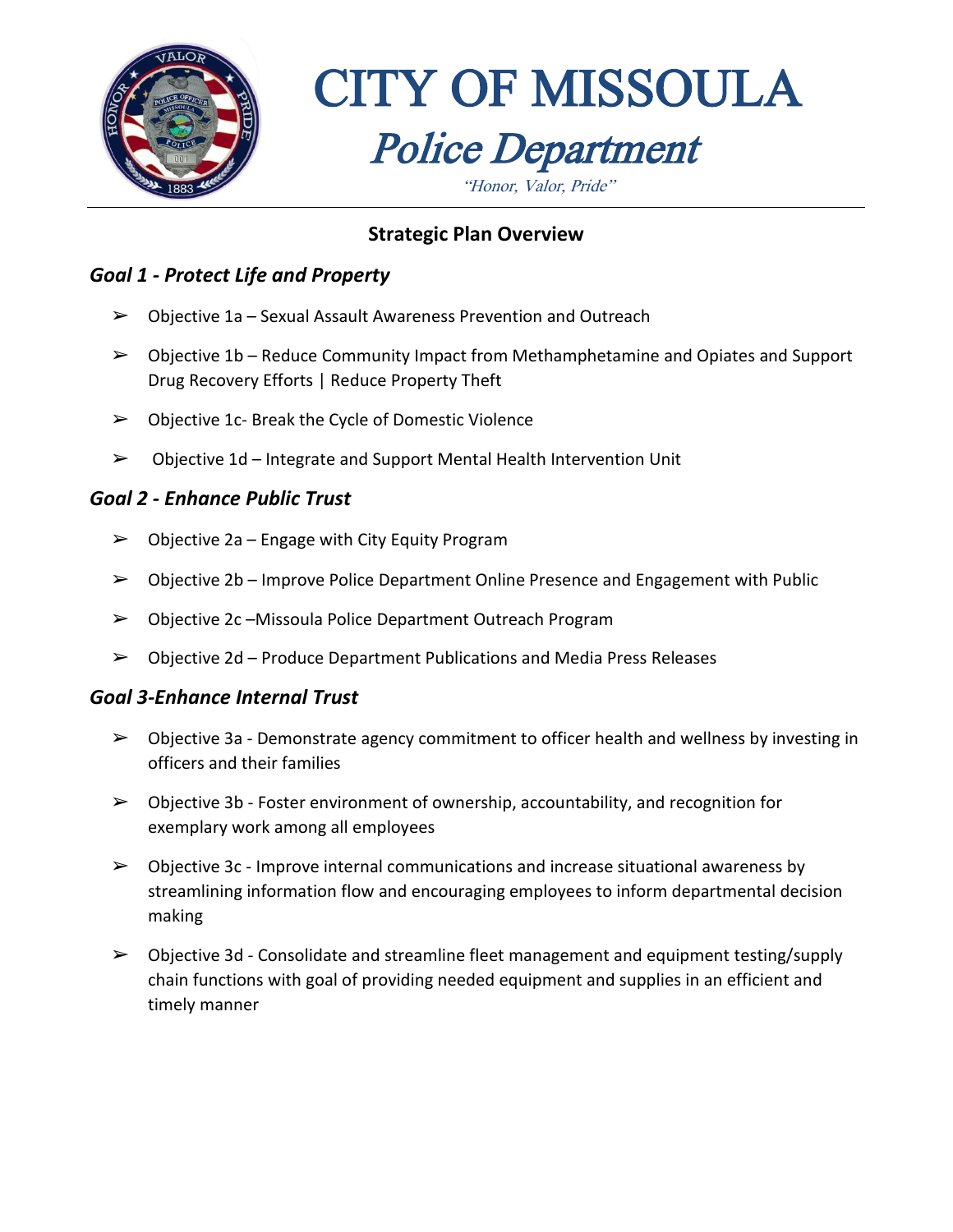

### *Goal 4-Strengthen and Modernize the Department***'***s Response to Emerging Public Safety Trends*

- $\triangleright$  Objective 4a Expand engagement with community partners to address quality of life issues related to homelessness, mental illness, and addiction with goal of reducing overall calls for service in designated categories
- $\triangleright$  Objective 4b Overhaul of internal training practices to include planned, consistent, relevant, and documented training for all agency employees
- $\triangleright$  Objective 4c Analyze current and future needs pertaining to digital forensic investigations and draft a long-term strategy to address those needs
- $\triangleright$  Objective 4d Modernize policing approaching using data driven approaches DDACTS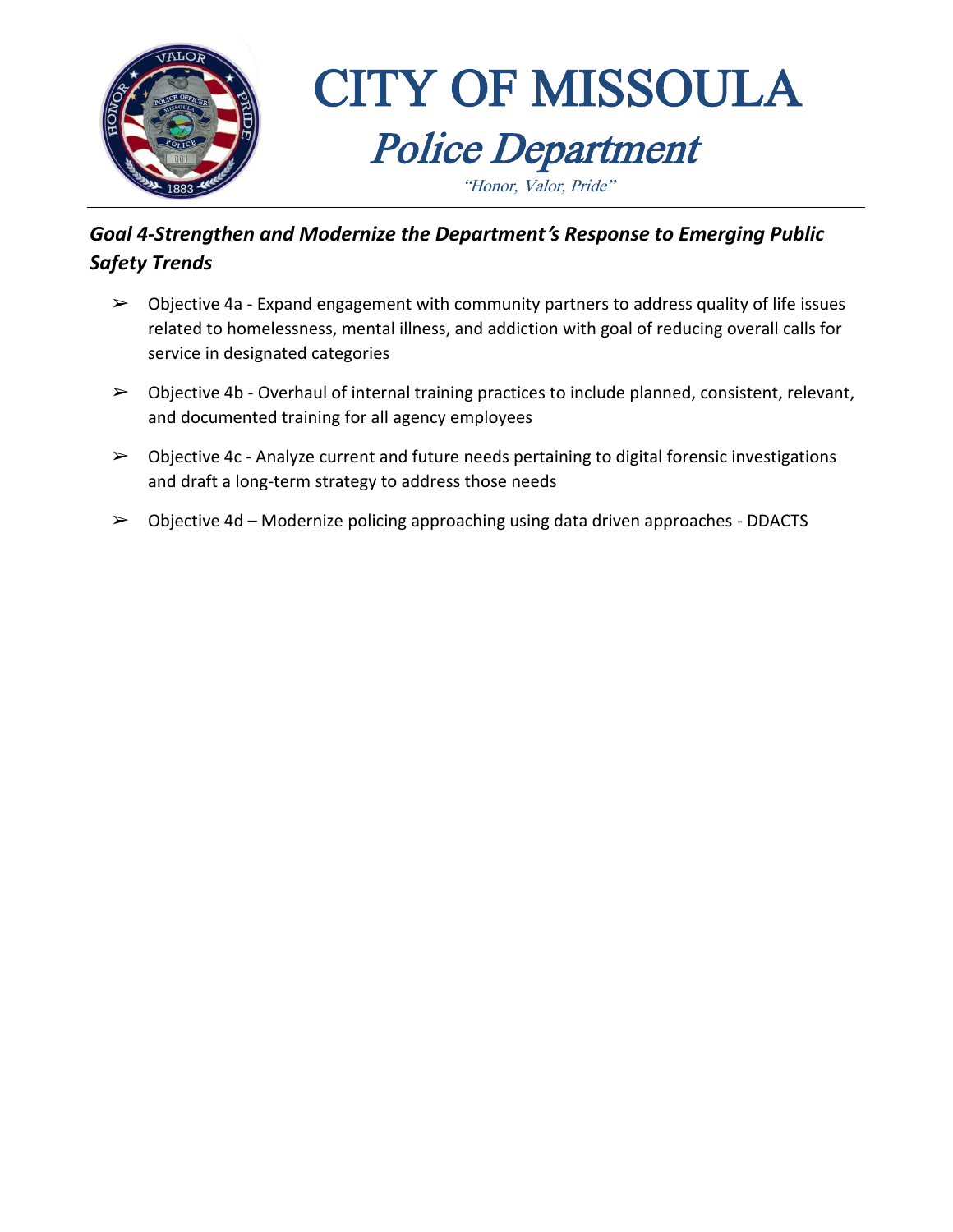

"Honor, Valor, Pride"

### Goal 1: Protect Life and Property

#### *Objective 1A - Sexual Assault Awareness and Care*

- ➢ *Metrics*
	- o *Establish national estimate of sexual assaults per 100k and track Missoula averages. Work to reduce this number and control the narrative.*
	- o *Establish baseline of sexual offenders in compliance and work towards increasing the percentage of compliant individuals.*
- ➢ *Strategies*
	- o *Prevention and education radio/podcasts/billboards/schools (see Objective 1D strategies for seasonal messages).*
	- o *Sex Offender Awareness and Compliance Program by delivering specific efforts towards sex offense compliance.*
	- o *Increase instances of reporting by working closely with community partnership organizations.*

#### *Objective 1B – Reduce Community Impact from Methamphetamine and Opiates and Support Drug Recovery Efforts*

- ➢ *Metrics*
	- o *Increase the number of user level case referred to drug/diversion program.*
	- o *Increase number of drugs taken back by drug program.*
	- o *Decrease overdose deaths.*
- ➢ *Strategies*
	- o *Use data driven approach to disrupt distribution channels.*
	- o *Focus enforcement efforts on distribution and trafficking of methamphetamine and opiates (e.g., fentanyl, heroin, etc.)*
	- o *Increase quantity of prescription drugs delivered to the drug-take-back program by weight each month/quarter.*
	- o *Work in closer conjunction to adult/youth probation and parole regarding trends and prevention.*
	- o *Work with community stakeholders to support rehabilitation efforts.*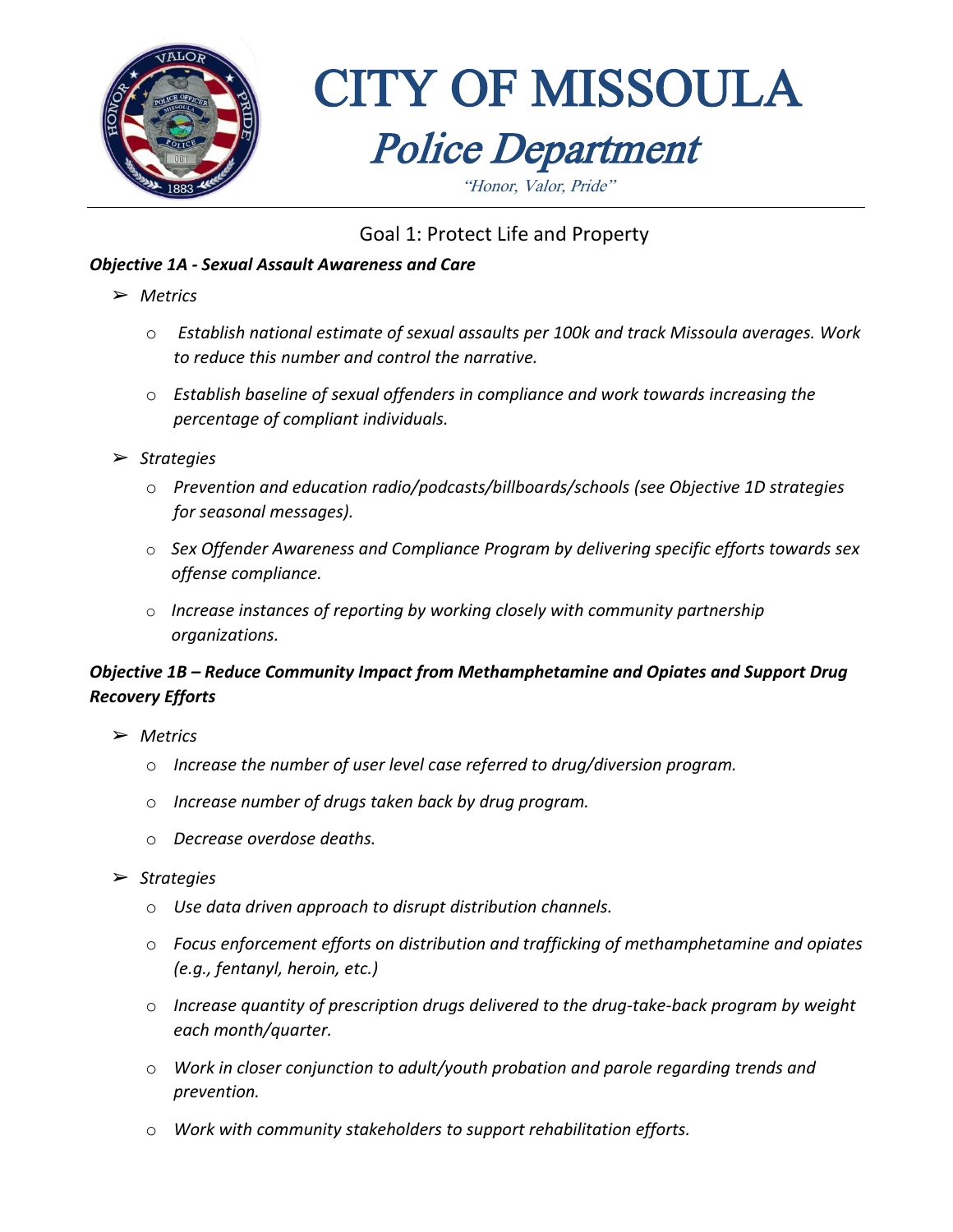

"Honor, Valor, Pride"

#### *Objective 1C - Break the Cycle of Domestic Violence*

- ➢ *Metrics*
	- o *Measure the satisfaction of service by victims.*
	- o *Increase communication and prosecution of domestic violence offenders with an emphasis on rehabilitation (court mandated anger management, and conditions of release enforcement).*
- ➢ *Strategies*
	- o *Increase MPD referrals to YWCA housing.*
	- o *Work with Crime Victim Advocates to assist with victim relocation fund or transport service.*

#### *Objective 1D - Integrate and Support Mental Health Intervention Unit*

- ➢ *Metrics:*
	- o *Increase the number of mental health referrals to mental health unit.*
	- o *Reduce recidivism of mental health crisis calls.*
	- o *Increase number of CIT trained officers.*
- ➢ *Strategies*
	- o *Increase number of CIT training events.*
	- o *Provide a more robust and time intensive approach to mental health by identifying those in crisis who fit the criteria for the mental health unit intervention.*
	- o *Identify subjects and intervene in mental health issues prior to persons becoming critical or self-destructive.*
	- o *As this program continues to progress the objective is to create a fluid and known process for identification, treatment, and follow-up care with mental health professionals with very little law enforcement intervention.*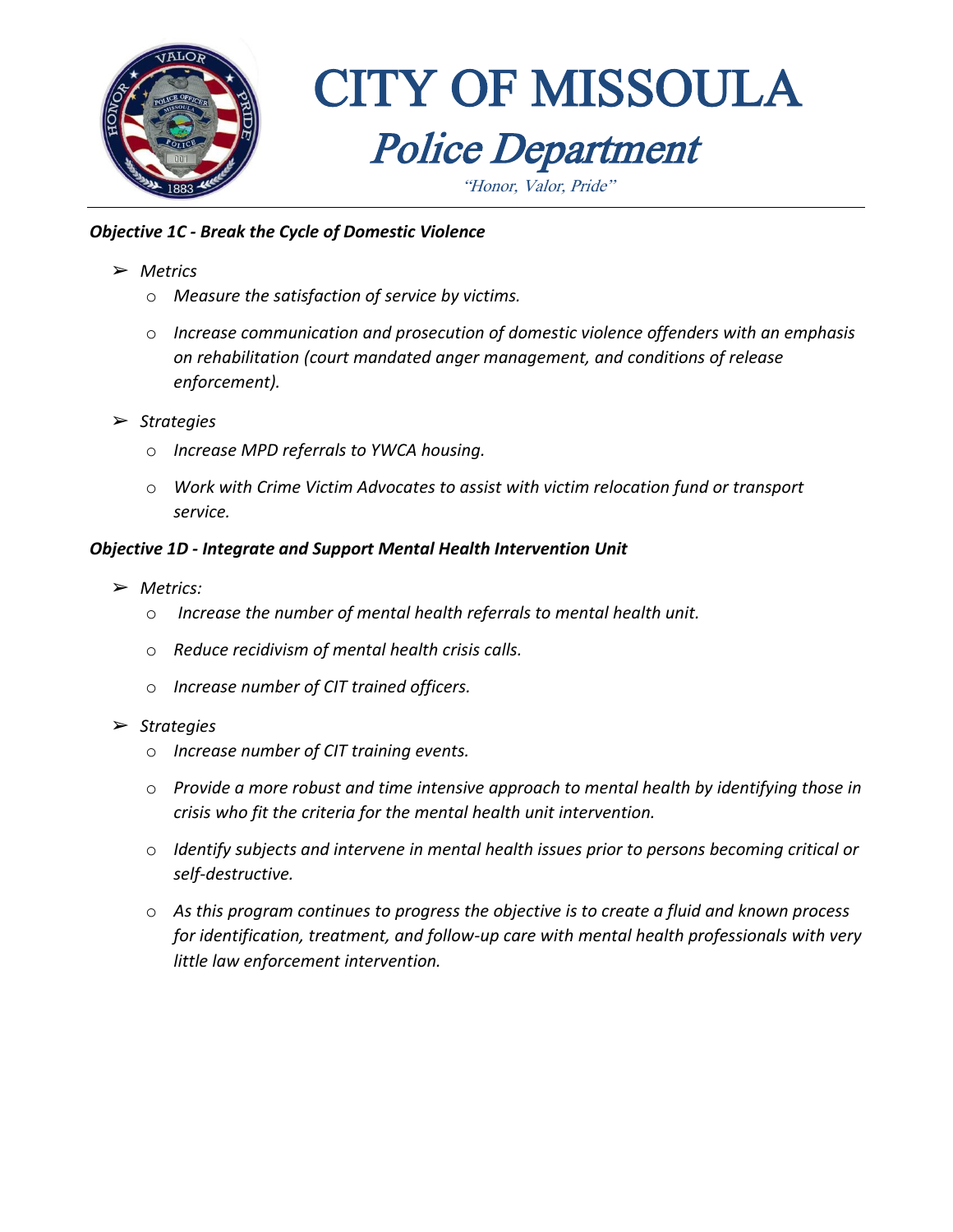

"Honor, Valor, Pride"

### Goal 2: *Enhance Public Trust*

#### *Objective 2A - Engage in the Justice, Equity, Diversity and Inclusion (JEDI) Initiative*

- ➢ *Metrics*
	- o *Evaluation of policies and procedures to ensure JEDI is being followed.*
	- o *Reduce citizen complaints related to bias and discrimination.*
- ➢ *Strategies*
	- o *Engage and collaborate with City JEDI initiative coordinator.*
	- o *Community outreach to underrepresented groups.*
	- o *Provide implicit bias training for personnel.*

#### *Objective 2B - Improve Police Department Online Presence and Engagement with Public*

- ➢ *Metrics*
	- o *Progressively increase followers/likes/reposts (activity and engagement) by +10%.*
	- o *Progressively increase the number of posts and quality by +10%.*
- ➢ *Strategies*
	- o *Establish MPD Instagram, Twitter and LinkedIn Presence.*
	- o *Release instances of outstanding police video via social media.*
	- o *Recruit PD Volunteers to ride and capture content.*

#### *Objective 2C - Missoula Police Department Outreach Program*

- ➢ *Metrics*
	- o *Increase number of MPD community events.*
- ➢ *Strategies*
	- o *Recruiting fair(s).*
	- o *Recruit Tutoring and Practice Day at MPD.*
	- o *Day Camp Opportunities during public school holidays.*
	- o *Participate in National Night Out Program.*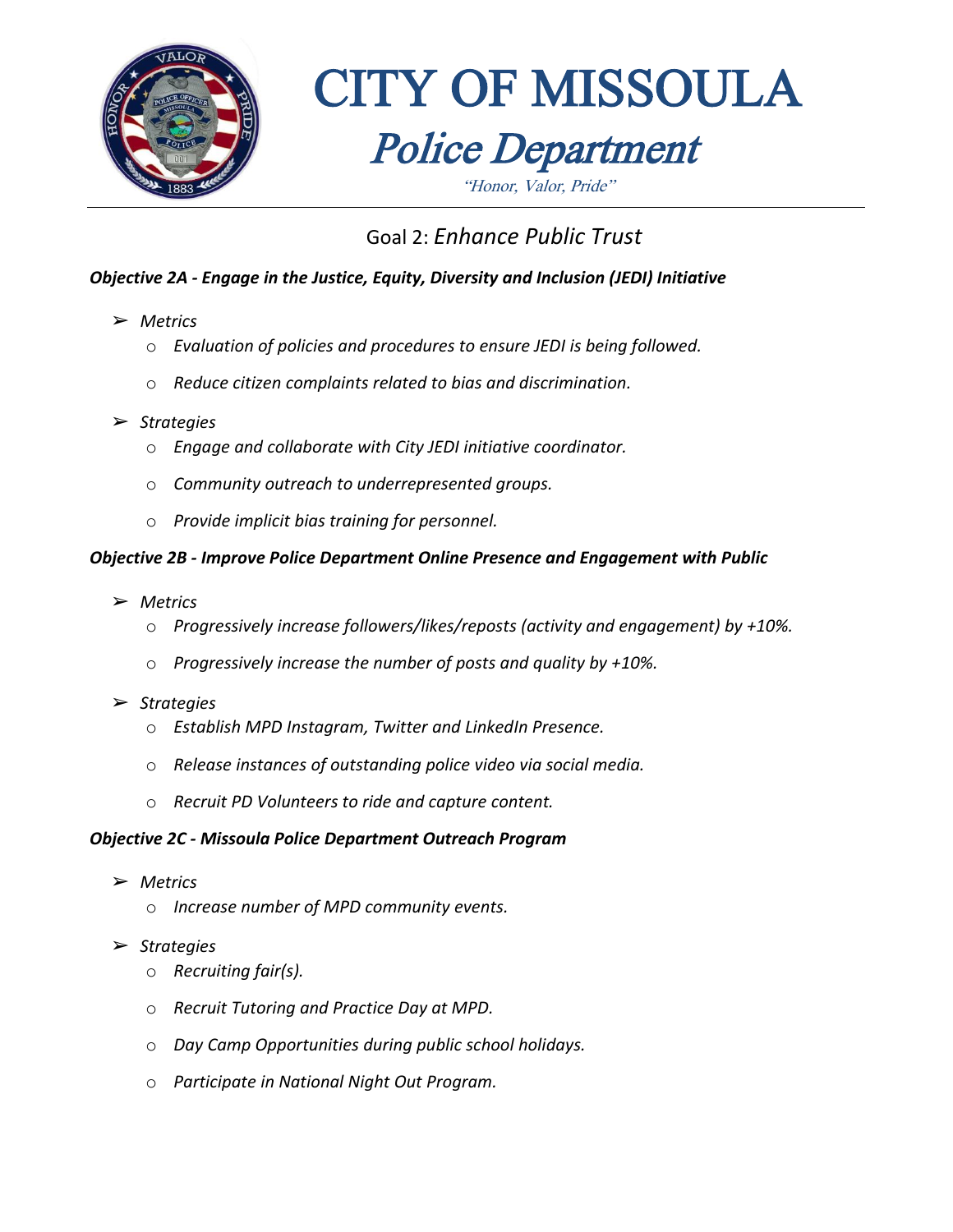

#### *Objective 2D – Produce Department Publications and Press Release*

- ➢ *Metrics*
	- o *Track number of articles published in newspapers/magazines/blogs.*
	- o *Track the number of followers, views, likes.*
- ➢ *Strategies*
	- o *Plan and implement an aggressive media strategy with a focus on quality content production.*
	- o *Conduct more interviews, television spots, YouTube videos.*
		- *Seasonal issues can be addressed in these video spots. Return to college (drinking, sex assaults, etc.), holiday season (drinking and driving) hunting season (guns left in cars) volunteer program, kids/dogs left in cars in the summer, etc.*
		- *Having a local police spokesperson can help with these messages.*
		- *PIO Training for Corporals and Sergeants*

#### Goal 3: Enhance Internal Trust

*Objective 3a: Demonstrate agency commitment to officer health and wellness by investing in officers and their families.*

- ➢ *Metrics*
	- o *Decrease average MPAT times.*
	- o *Decrease hours lost due to work related injury.*
- ➢ *Strategy*
	- o *Provide locker rooms to minimize transmission of drugs and disease from uniforms at home and provide officers a location to change uniforms and shower when needed.*
	- o *Design and implement a department wide physical fitness program.*
	- o *Implement peer support program for officers.*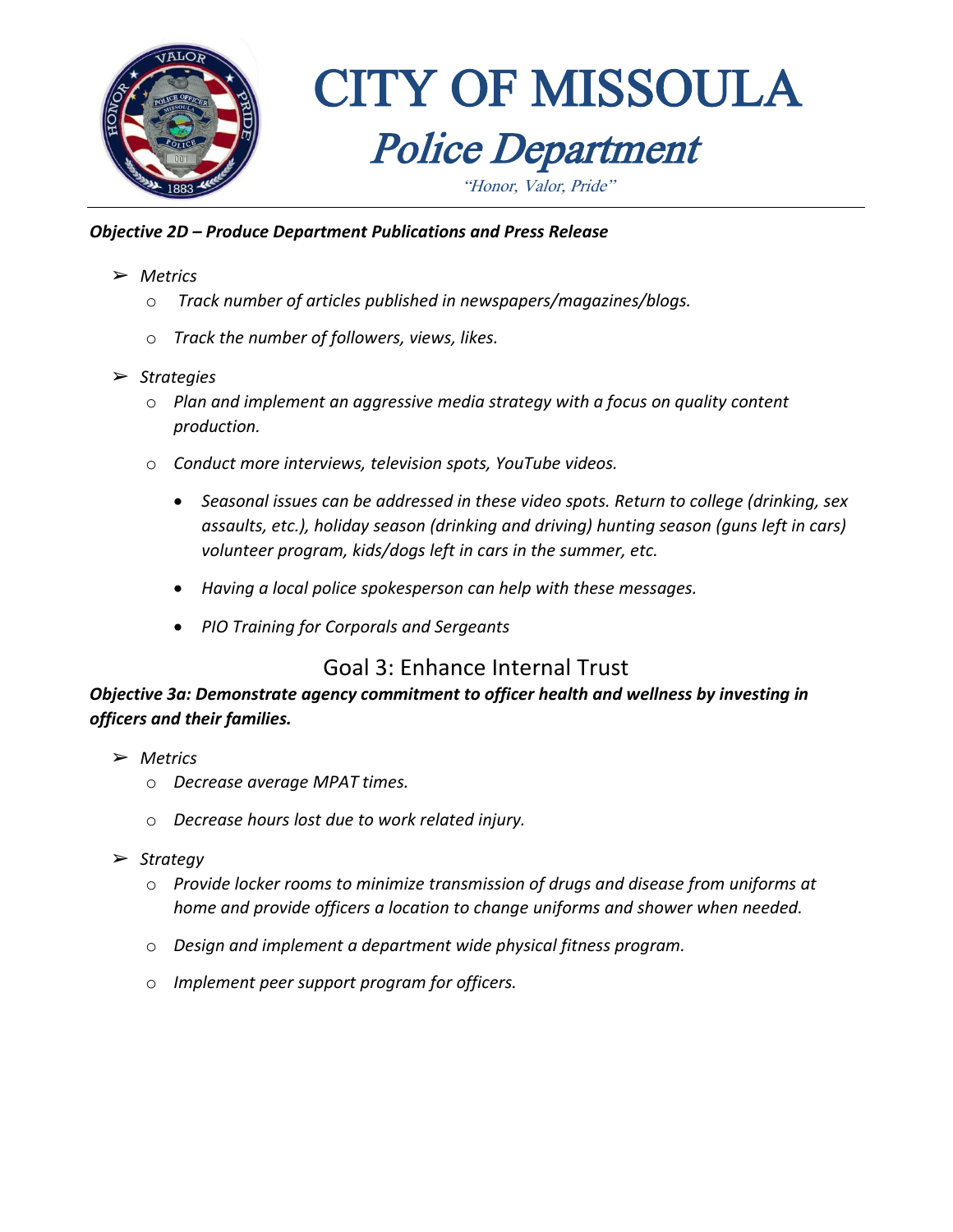

*Objective 3b: Foster environment of ownership, accountability, and recognition for exemplary work among all employees.* 

- ➢ *Strategy*
	- o *Implement standardized employee evaluations for all employees.*
	- o *Implement clear guidelines regarding tactical debriefing/ after action reporting at patrol squad level including successes, improvements, and remedial action planning.*

#### *Objective 3c: Improve internal communications and increase situational awareness by streamlining information flow and encouraging employees to inform departmental decision making.*

- ➢ *Ongoing departmental commitment to collaborative problem solving through MPOA Safety and Article 37 Committee.*
- ➢ *Implement quarterly all-supervisor meetings with department leadership.*
- ➢ *Inclusion of "Chief's Brief" in designated officer training days*

#### *Objective 3d: Consolidate and streamline fleet management and equipment testing/supply chain functions.*

- ➢ *Metric*
	- o *Creation and implantation of standardized procedures for testing and evaluating equipment and vehicles prior to adoption.*
- ➢ *Strategy*
	- o *Create and staff a full-time vehicle fleet manager and equipment quartermaster position serving as a centralized point of logistical support i.e., testing, ordering, and tracking equipment based upon identified needs.*
	- o *Standardize equipment field testing procedures including vehicle and personal equipment to inform purchasing decisions based on identified needs.*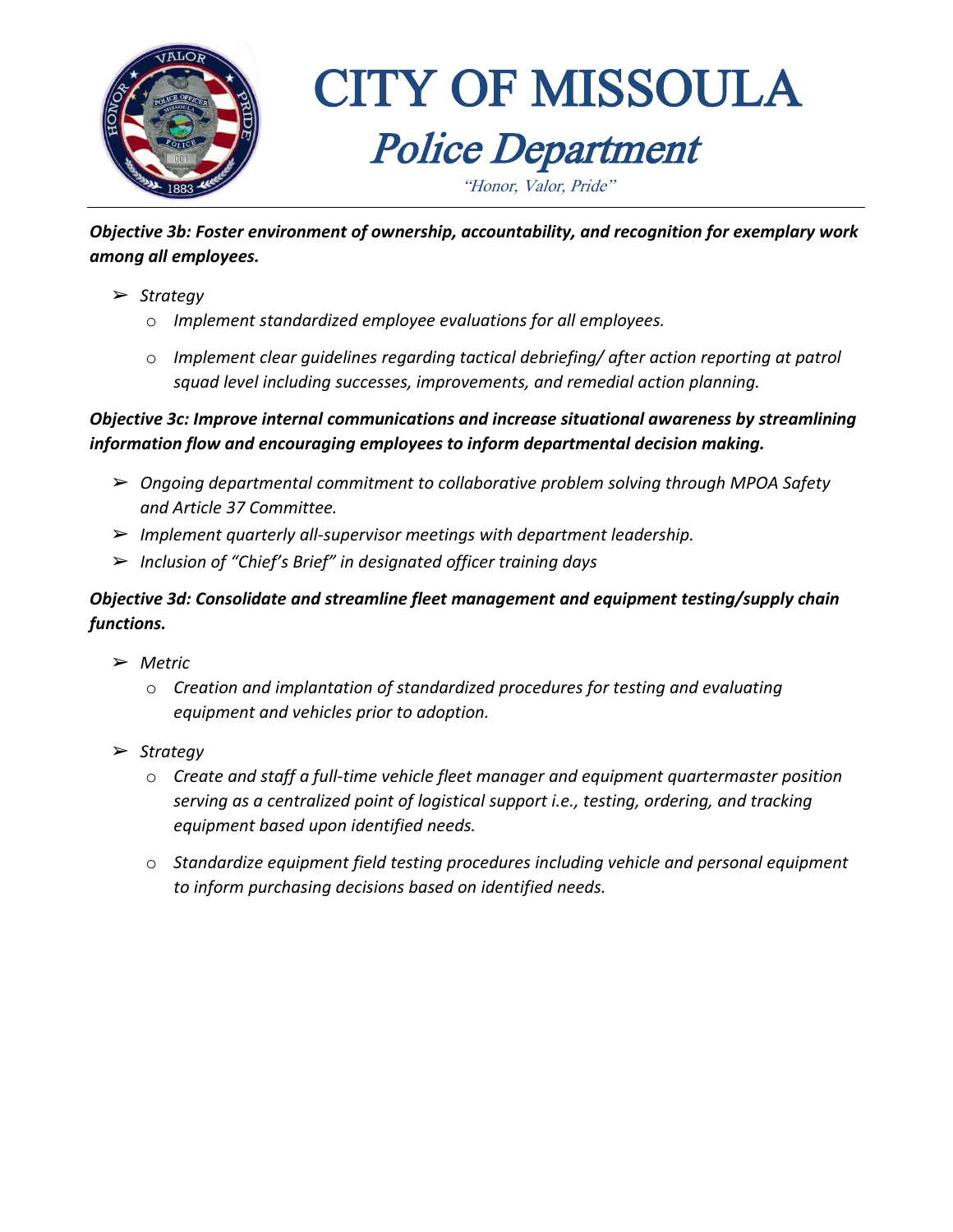

## CITY OF MISSOULA Police Department "Honor, Valor, Pride"

## Goal 4: Strengthen and Modernize the Department's Response to Emerging Public Safety Trends

*Objective 4a: Expand engagement with community partners to address quality of life issues related to homelessness, mental illness, and addiction with goal of reducing overall calls for service in designated categories.*

- ➢ *Metric*
	- o *Decreased calls for service in designated categories*
	- o *Increased MPD referrals for non-acute mental health services, addiction services, and housing assistance.*
- ➢ *Strategy*
	- o *Expand current efforts to engage with partners such as Crisis Intervention Team, Mobile Support Team Poverello Center, WMMH, city council, Missoula Parks Department, etc. in collaborative problem solving and prevention measures*.

#### *Objective 4b: Overhaul of internal training practices to include planned, consistent, relevant, and documented training for all agency employees*

- ➢ *Strategy* 
	- o *Creation of minimum agency training standards designed to identify and provide essential training to officers on uniform timeline.*
	- o *Creation of career-track-based training schedules to provide access to specialized career track training based upon demonstrated aptitude and interest.*
	- o *Creation of mentorship and job shadowing SOP to provide career guidance and career development opportunity within department.*
	- o *Create first-line supervisors training for newly promoted supervisors.*

#### *Objective 4c: Analyze current and future needs pertaining to digital forensic investigations and draft a long-term strategy to address those needs.*

- ➢ *Strategy*
	- o Adopt goal of becoming a regional asset in the field of digital forensics and providing logistical support to outside agencies with lesser capability.
	- o Explore outside funding sources to support creation of a digital forensic investigative unit comprised of several technicians/investigators.